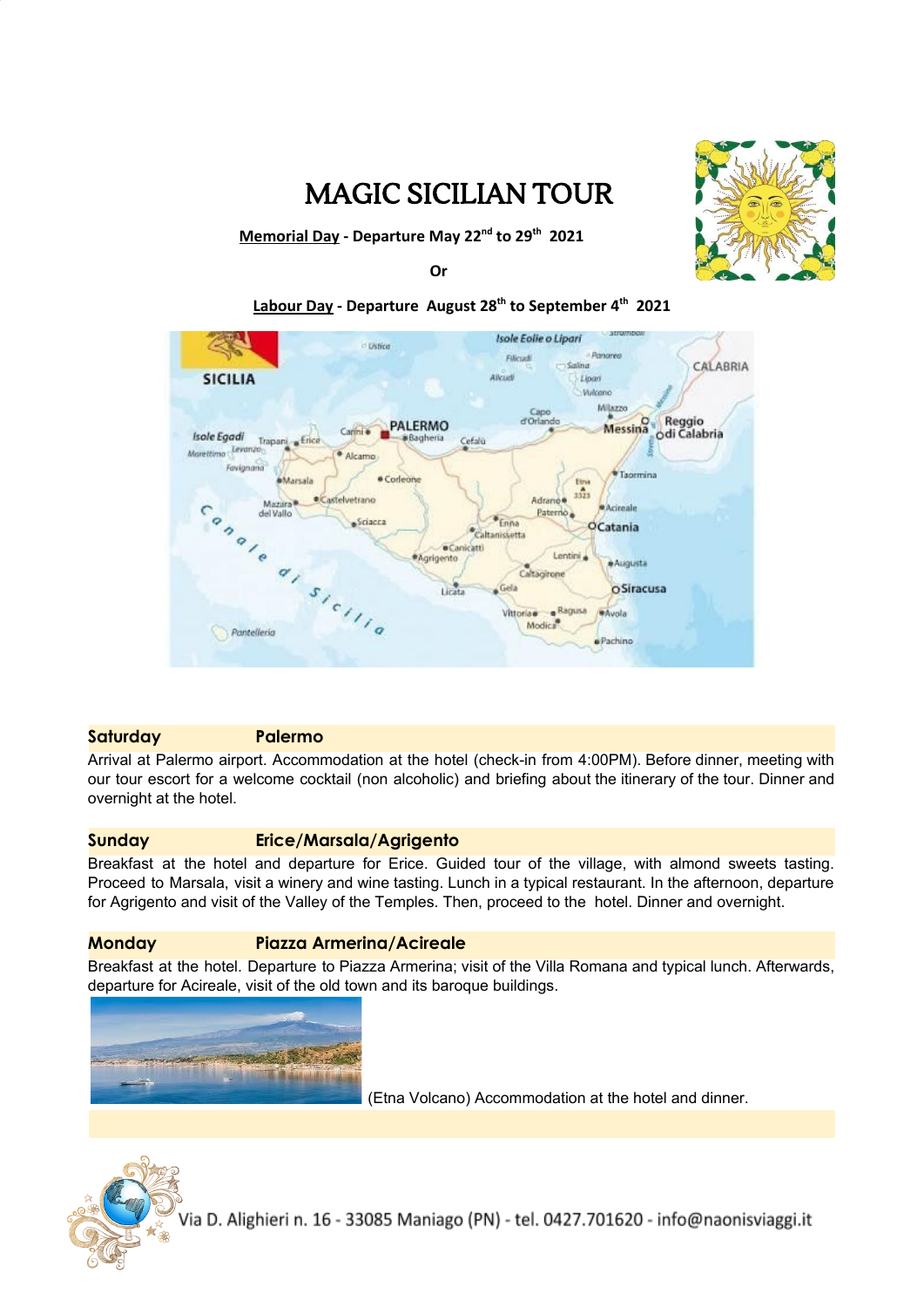### **Tuesday Etna/Taormina**

Breakfast at the hotel. Excursion to the Etna Volcano with bus ride up to 1900 meters. Optional craters tour by a 4x4 special vehicle (with extra charge) and authorized guide. Honey tasting. Lunch during the excursion. In the afternoon, visit of Taormina and the Teatro Antico. Time at leisure for shopping. Return to the hotel. Dinner and overnight.



(Taormina's Greek Theatre)

### **Wednesday Siracusa/Noto**

Breakfast at the hotel. In the morning, departure to Syracuse and visit of the old town, with the temple of Minerva and the Fountain of Arethusa, the Greek Theatre, the Roman Amphitheatre, the latomies and the so called 'ear' of Dionysius. Lunch during the excursion. In the afternoon, we'll proceed to Noto; pleasant stroll in this old town. Dinner and overnight.

## **Thursday Catania/Cefalu'**

Breakfast at the hotel. Departure to Catania and walk in its historic centre. Time at leisure. Typical sicilian snack: brioches with ice cream or orange slush. Cefalù is the next stop. Lunch and visit of the town. Time at leisure. Departure to Palermo area. Hotel accommodation, dinner and overnight.

### **Friday Palermo/Monreale**

Breakfast at the hotel. City tour of Palermo and Monreale with the Duomo and the Cloister. Lunch. Time at leisure in the Palermo. Return to the hotel, dinner and overnight.



(Palermo: The Cathedral)

**Saturday Palermo** Breakfast at the hotel and end of our services.

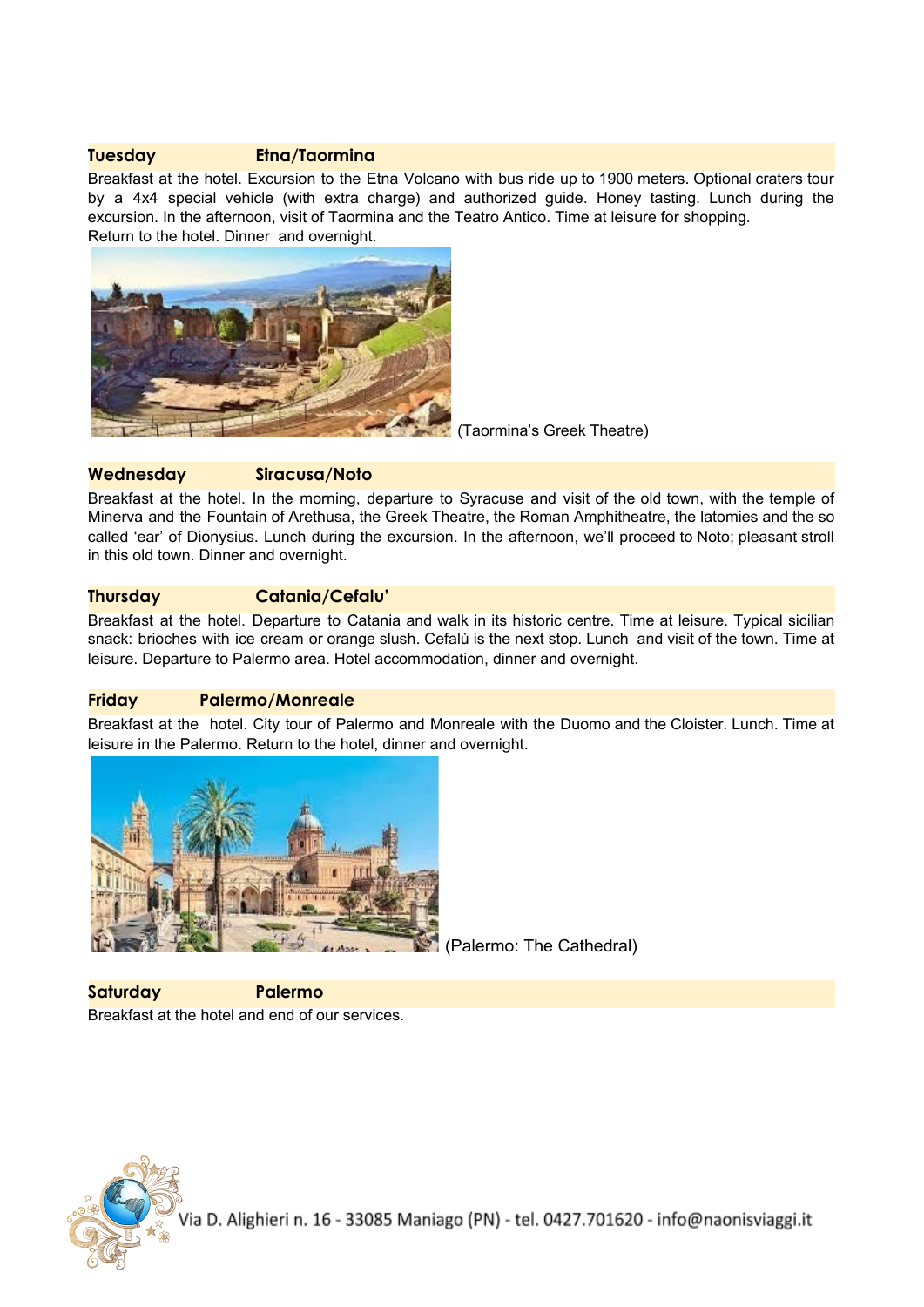PACKAGE PRICE PER PERSON: \$2000 - (Early Bird Rate \$1900)

*(Sharing double room -* minimum 35 Persons)

Supplement for Single Accomodation: \$2350 - (Early Bird Rate \$2250)

Transfer Palermo Airport to Hotel: \$55 Per Person – One Way

## **The package price includes:**

- Full itinerary by private de luxe coach.
- English speaking tour escort.
- Full board, with fixed menu, from dinner on the first day to breakfast on the eighth day.
- Drinks included with meals: 1/4 lt. of wine, 1/2 lt. of mineral water, per person per meal, and coffee at the end of lunch.
- Welcome cocktail (non-alcoholic).
- Use of audio-receiver devices throughout the tour.
- 4 star hotel accommodation.
- Tasting of almond sweets.
- Visit with tasting at a wine cellar.
- Sicilian snack.
- Honey tasting.
- Local guides: Valle dei Templi, Piazza Armerina, Taormina, Siracusa, Palermo and Monreale.
- Ecotax in Syracuse, Noto, Taormina, Monreale and Palermo.
- 2 evening outings after dinner by bus, at scheduled times for departure and return to the hotel.

The package price does not include:

- Arrival and departure airport transfers.
- Admission to public and private monuments, museums, galleries. and archaeological sites (about EUR 60.00 per person).
- Additional ecotaxes and tourist taxes.

# *This tour may be combined with Napoli and Amalfi Coast Tour*

**RESERVATIONS WITHIN APRIL 15 TH 2021**

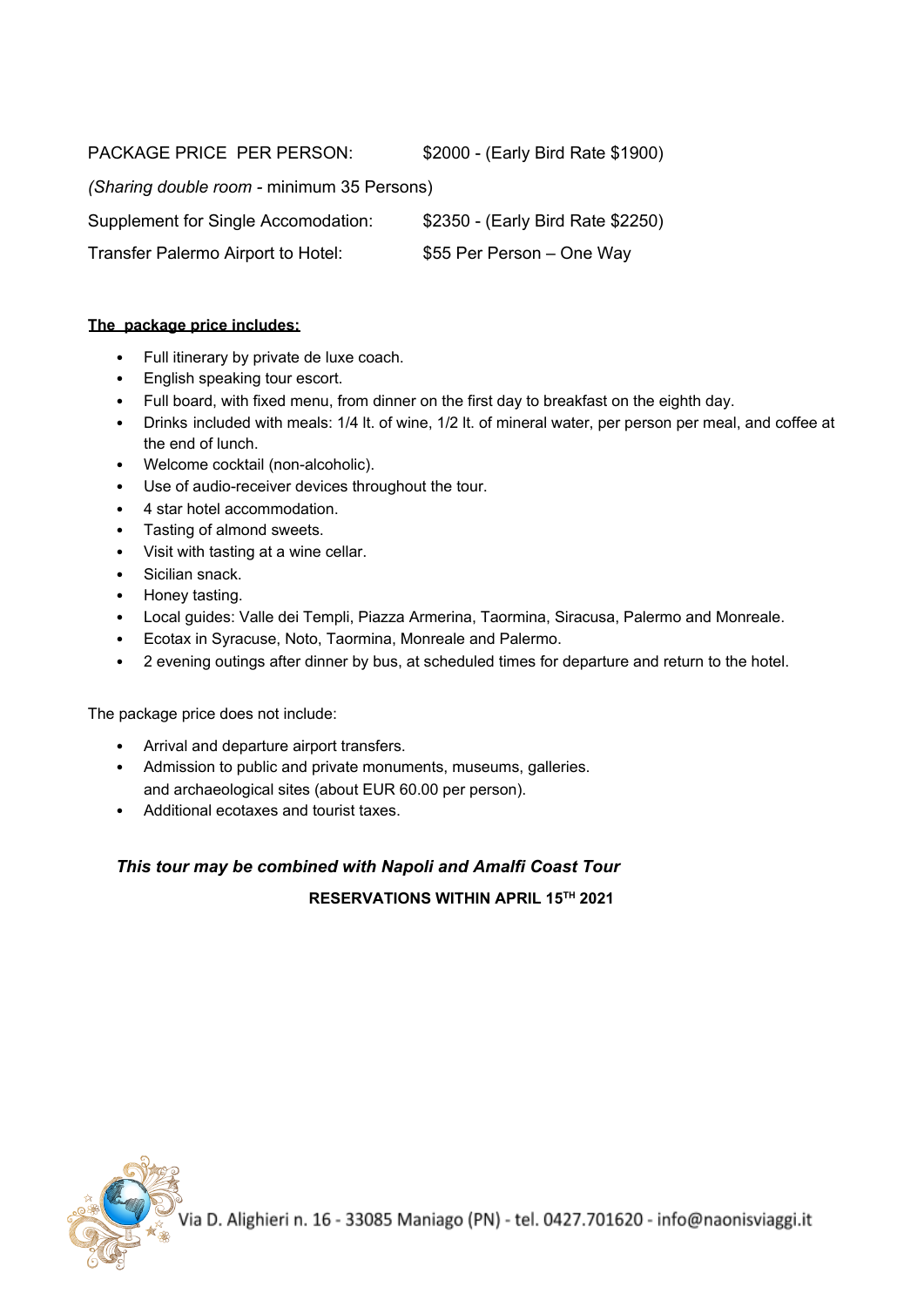



# NAPOLI AND AMALFI COAST …. THAT'S AMORE !

**Memorial Day Departure – May 29 th to June 5 th 2021**

**Or**

**Labour Day Departure – September 4 th to 11 th 2021**

**Saturday Naples**

Arrival in Naples and accommodation at the hotel (check-in from 4PM). Before dinner, meeting with our tour escort. Welcome cocktail (non alcoholic) and tour presentation. Dinner and overnight.



(the Bay of Naples)

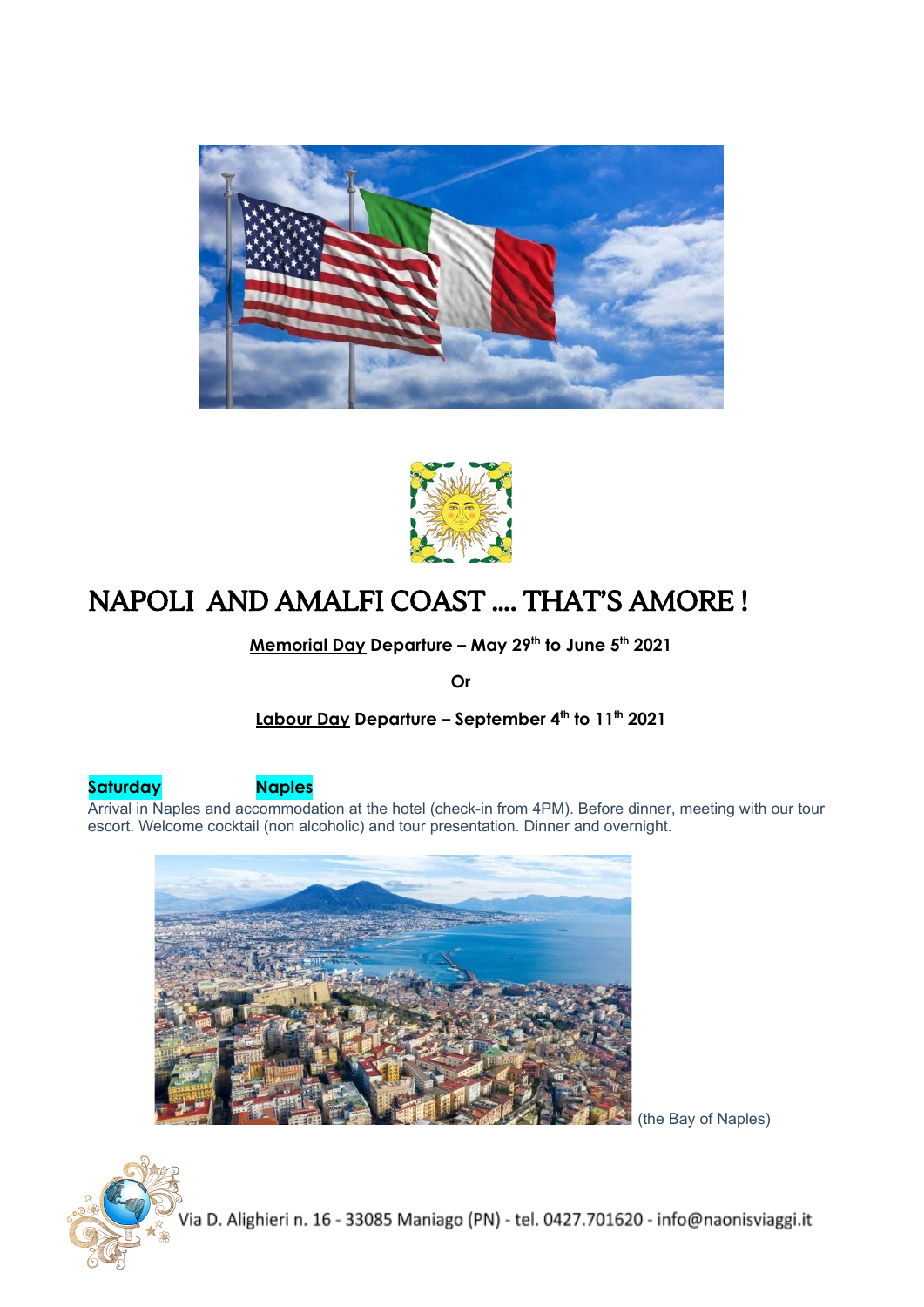## **Sunday Ercolano and Pompei Archeological sites**

Breakfast at the hotel. Departure for Ercolano and Pompei. Visit of the ruins, the ancient cities buried under ashes, *lapilli* and mud during the eruption of 79 A.C. Lunch during excursion. Dinner at the hotel and overnight.



After breakfast, departure by ferry to Capri, a wonderful naturalistic and historical Island in the Bay of Napoli. Visit of Villa S. Michele. Lunch. Transfer to the Augustan Gardens to admire the famous faraglioni and Marina Piccola. Time at leisure. Return to the hotel. Dinner and overnight.

### **Tuesday Naples**

Breakfast at the hotel. Visit of the historical center of Naples: The Church of S. Chiara with the Cloister, the Cathedral of St. Gennaro, the artisan workshops of St. Gregorio, the Armenian and the historical-monumental views that surround them. Lunch in a restaurant. Panoramic bus tour of the city, with stop in Piazza Plebiscito and visit of the Royal Palace. Departure to the hotel, dinner and overnight.

### **Wednesday Sorrento – Positano - Amalfi**

Breakfast at the hotel. Departure for Sorrento and visit of the town. Then proceed to Positano, an authentic jewel anchored to the rock. Time at leisure in Positano. Departure by boat to Amalfi. Lunch and time at leisure in Amalfi. Departure by boat, return to the hotel, dinner and overnight.



(the Amalfi Coast)